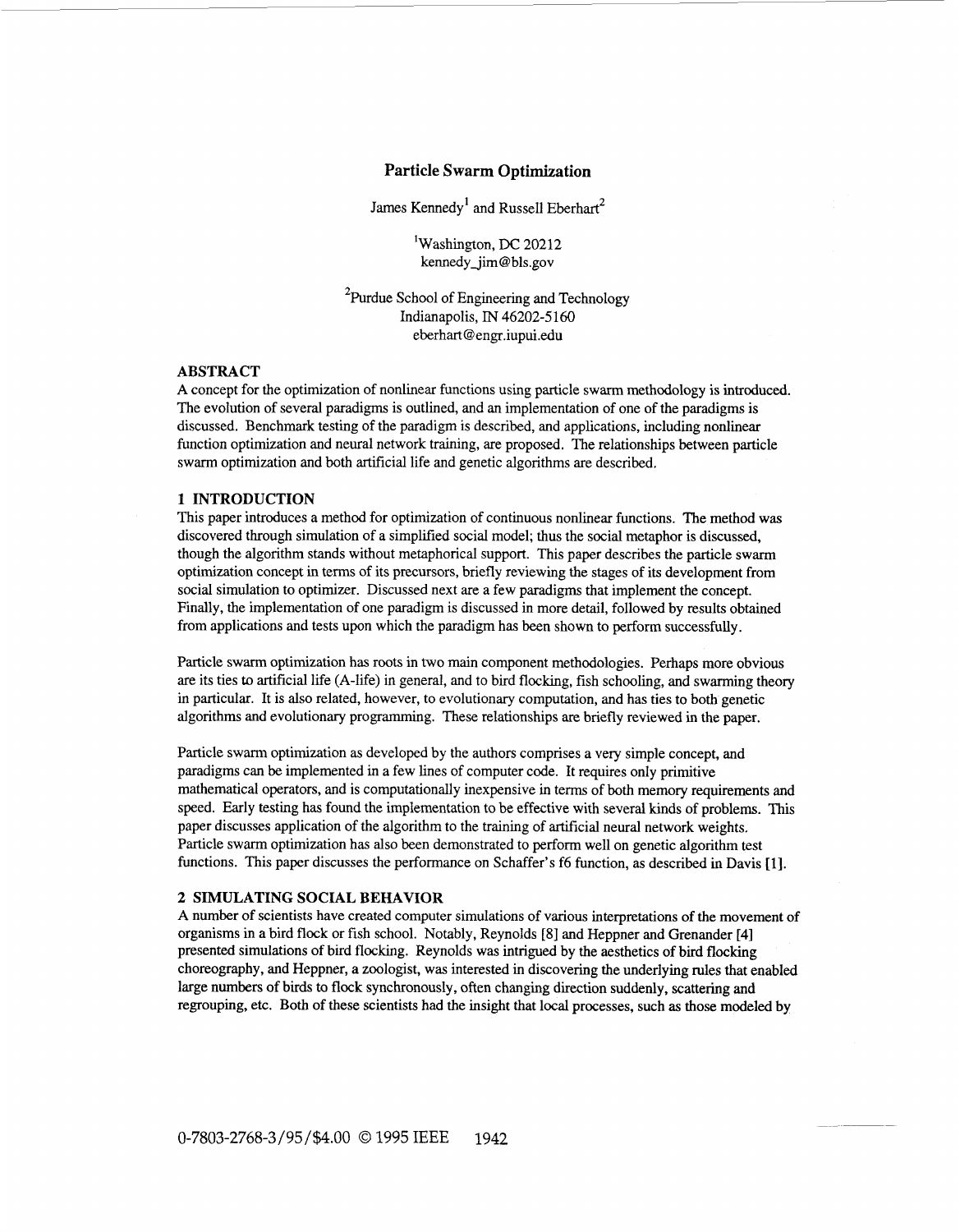cellular automata, might underlie the unpredictable group dynamics of bird social behavior. Both models relied heavily on manipulation of inter-individual distances; that is, the synchrony of flocking behavior was thought to be a function of birds' efforts to maintain an optimum distance between themselves and their neighbors.

It does not seem a too-large leap of logic to suppose that some same rules underlie animal social behavior, including herds, schools, and **flocks,** and that of humans. As sociobiologist E. 0. Wilson [9] has written, in reference to fish schooling, "In theory at least, individual members of the school can profit from the discoveries and previous experience of **all** other members of the school during the search for food. This advantage can become decisive, outweighing the disadvantages of competition for food items, whenever the resource is unpedictably distributed in patches" *(p.209).* This statement suggests that social sharing of information among conspeciates offers an evolutionary advantage: this hypothesis was fundamental to the development of particle swarm optimization.

One motive for developing the simdation was to model human social behavior, which is of course not identical to fish schooling or bird flocking. **Che** important difference is its abstractness. Birds and fish adjust their physical movement to avoid prechtors, **seek** food and mates, optimize environmental parameters such **as** temperature, etc. Humans; adjust not only physical movement but cognitive or experiential variables **as** well. We do not usually walk in step and **tum** in unison (though some fascinating research in human conformity shows that we **are** capable of it); rather, we tend to adjust our beliefs and attitudes to conform with those of our social peers.

This is a major distinction in terms of contriving a computer simulation, for at least one obvious reason: collision. Two individuals can hold identical attitudes and beliefs without banging together, but two birds cannot occupy the same position in space without colliding. It seems reasonable, in discussing human social behavior, to map the concept of *change* into the bird/fish analog of *movement*. This is consistent with the classic Aristotelim view of qualitative and quantitative change **as** types of movement. Thus, besides moving through three-dimensional physical space, and avoiding collisions, humans change in abstract multidimensional space, colision-free. Physical space of course affects informational inputs, but it is arguably a trivial component of psychological experience. Humans learn to avoid physical collision by an early age, hit navigation of n-dimensional psychosocial space requires informational inputs, but it is arguably a trivial component of psychological experience.<br>to avoid physical collision by an early age, but navigation of *n*-dimensional psychosocial<br>decades of practice — and many of us nev

### **3 PRECURSORS: THE ETIOLOGY OF PARTICLE SWARM OPTIMIZATION**

The particle swarm optimizer is probably best presented by explaining its conceptual development. As mentioned above, the algorithm began **as** a simulation of a simplified social milieu. Agents were thought of **as** collision-proof birds, and the original intent was to graphically simulate the graceful but unpredictable choreography of a bird **flock.** 

## **3.1 Nearest Neighbor Velocity Matching and Craziness**

**A** satisfying simulation was rather quickly written, which relied on two props: nearest-neighbor velocity matching and "craziness." A population of birds was randomly initialized with a position for each on a torus pixel grid and with *X* and Y velocities. At each iteration a loop in the program determined, for each agent (a more appropriate term than bird), which other agent was its nearest neighbor, then assigned that agent's *X* and *Y* velocities to the agent in focus. Essentially this simple rule created a synchrony of movement.

Unfortunately, the flock quickly settled on a unanimous, unchanging direction. Therefore, a stochastic variable called *craziness* **was** introduced. At each iteration some change was added to randomly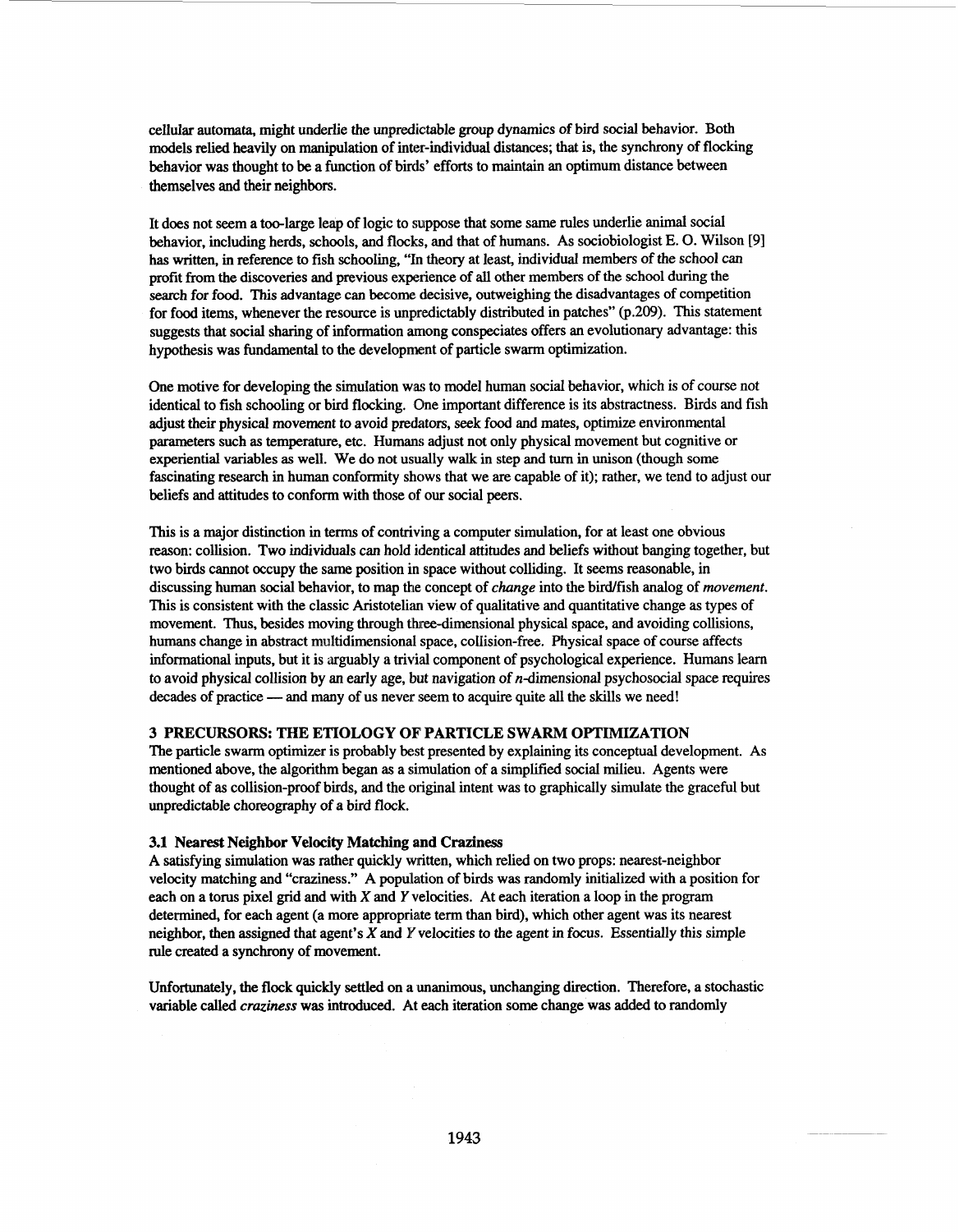chosen *X* and *Y* velocities. This introduced enough variation into the system to give the simulation an interesting and "lifelike" appearance, though of course the variation was wholly artiticial.

#### **3.2 The Cornfield Vector**

Heppner's bird simulations had a feature which introduced a dynamic force into the simulation. **His**  birds flocked around a "roost," a position on the pixel screen that attracted them until they finally landed there. This eliminated the **need** for a variable like craziness, **as** the simulation took on a lie of its own. While the idea of a roost was intriguing, it led to another question which **seemed** even more stimulating. Heppner's birds knew where their roost was, but in real **life** birds land on any **tree** or telephone wire that meets their immediate needs. Even more importantly, bird flocks land where there is food. How do they find food? Anyone who has ever put out a bird feeder knows that within hours a great number of birds will likely find it, even though they had no previous knowledge of its location, appearance, etc. It seems possible that something about the flock dynamic enables members of the flock to capitalize on one another's knowledge, as in Wilson's quote above.

The second variation of the simulation defined a "comfield vector," a two-dimensional vector of XY coordinates on the pixel plane. Each agent was programmed to evaluate its present position in terms of the equation: etc. It seems possible that something about<br>italize on one another's knowledge, as in Wi<br>variation of the simulation defined a "cornfi<br>on the pixel plane. Each agent was program<br>i:<br> $Eval = \sqrt{(presentx - 100)^2} + \sqrt{(presenty - 100,100)}$  positi

$$
Eval = \sqrt{(presentx - 100)^2} + \sqrt{(presenty - 100)^2}
$$

so that at the (100,100) position the value was zero.

Each agent "remembered" the best value and the *XY* position which had resulted in that value. The value was called *pbest[]* and the positions *pbestx[]* and *pbestyl]* (brackets indicate that these *are*  arrays, with number of elements = number of agents). **As** each agent moved through the pixel space evaluating positions, its *X* and *Y* velocities were adjusted in a simple manner. If it was to the right of its *pbestx,* then its *X* velocity (call it *vx)* was adjusted negatively by a random amount weighted by a parameter of the system:  $vx[]=vx[]$  -  $rand('*_p\_increment.$  If it was to the left of *pbestx*, *rand()\*p-increment* was added to *vx[].* Similarly, *Y* velocities *vy[]* were adjusted up and down, depending on whether the agent was above or below *pbesty.* 

Secondly, each agent "knew" the globally best position that one member of the flock had found, and its value. This **was** accomplished by simply assigning the array index of the agent with the best value to a variable called *gbest,* so that *pbestx[gbest]* was the group's best *X* position, and *pbesty[gbest]* its best *Y* position, and this information **was** available to all flock members. **Again,** each member's *vx[]* and *vy[]* were adjusted as follows, where *g-increment* **is** a system parameter.

*ifpresentx[l> pbestx[gbest] then vx[]* = *vx[]* - *rand() \*g-increment ifpresentx[]* < *pbestx[gbest] then vx[]* = *vx[]* + *rand() \*g-increment ifpresenty[]* > *pbesty[gbestl then vy[]* = *vy[]* - *rand() \*g-increment ifpresenty[l< pbesty[gbestl then vy[]* = *vy[]* + *rand() \*g-increment* 

In the simulation, a circle marked the (100,100) position on the pixel field, and agents were represented as colored points. Thus an observer could watch the flocking agents circle around until they found the simulated cornfield. The results were **surprising.** With *p-increment* and *g-increment* set relatively high, the flock seemed to be sucked violently into the cornfield. In a very few iterations the entire flock, usually 15 to **30** individuals, was seen to be clustered within the tiny circle surrounding the goal. With *p-increment* and *g-increment* set low, the flock swirled around the **goal,** realistically approaching it, swinging out rhythmically with subgroups synchronized, and finally "landing" on the target.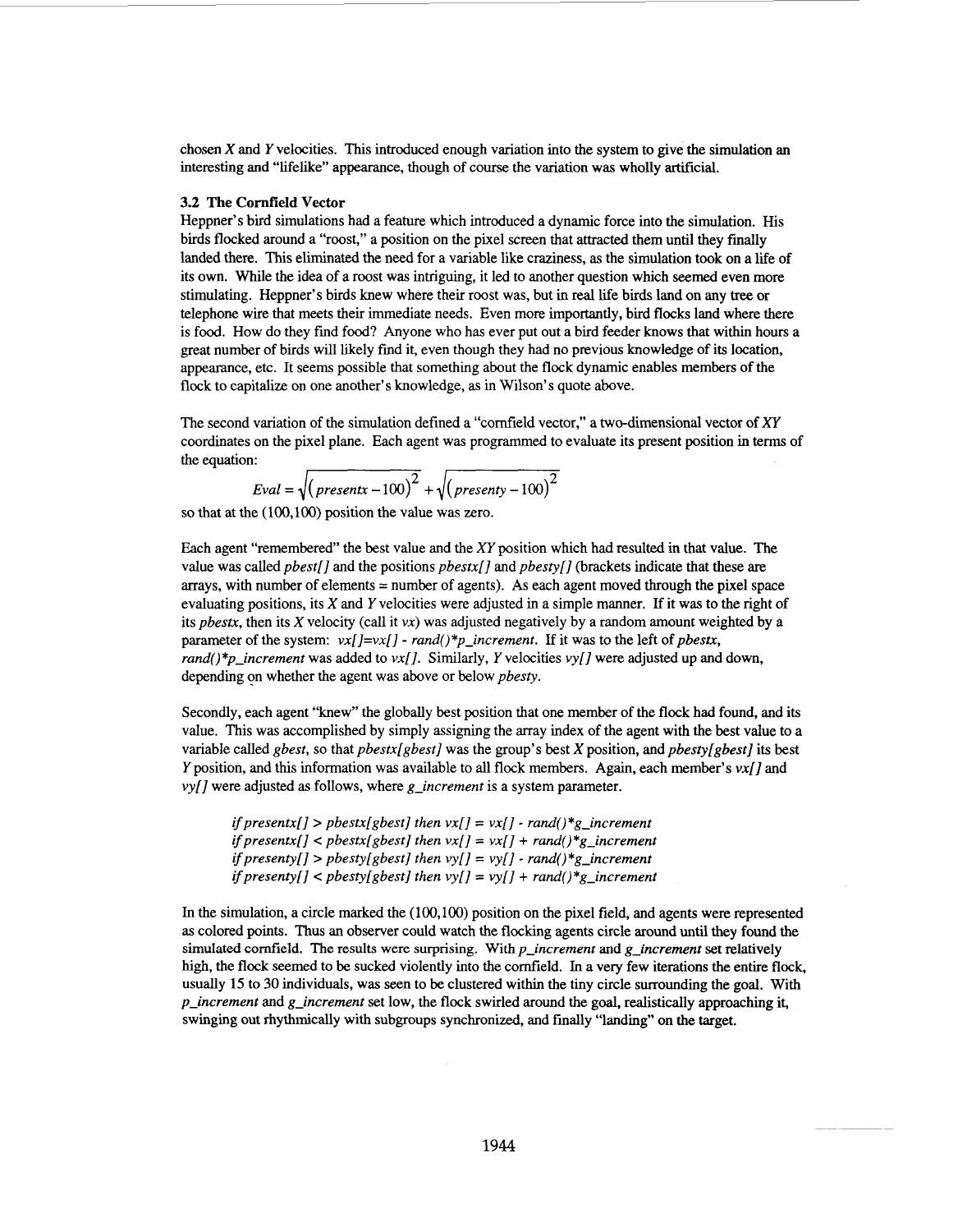#### **33 Eliminating Ancillary Variables**

Once it was clear that the paradigm could optimize simple, two-dimensional, linear functions, it was important to identify the parts of the paradigm that are necessary for the task. For instance, the authors quickly found that the algorithm works just as well, and looks just as realistic, without craziness, so it was removed. Next it was shown that optimization actually occurs slightly faster when nearest neighbor velocity matching is removed, though the visual effect is changed. The flock is now a *swarm*, but it is well able to find the cornfield.

The variables *pbest* and *gbest* and their *increments are* both necessary. Conceptually *pbest* resembles autobiographical memory, **as** each individual remembers its own experience (though only one fact about it), and the velocity adjustment associated with *pbest* has been called "simple nostalgia" in that the individual tends to return to the place that most satisfied it in the past. On the other hand, gbest is conceptually similar to publicized knowledge, or a group norm or standard, which individuals seek to attain. In the simulations, a high value of  $p\_increment$  relative to  $g\_increment$  results in excessive wandering of isolated individuals through the problem space, while the reverse (relatively high *g-increment)* results in the **flock** rushing prematurely toward local minima. Approximately *equal*  values of the two *increments* Seem to result in the most effective search of the problem domain.

#### **3.4** Multidimensional **Search**

While the algorithm seems to impressively model a flock searching for a cornfield, most interesting optimization problems are neither linear nor two-dimensional. Since one of the authors' objectives is to model social behavior, which is multidimensional and collision-free, it **seemed** a simple step to change *presentx* and *presenty* (and of course  $v x / J$  and  $v y / J$ ) from one-dimensional arrays to  $D \times N$ matrices, where *D* is any number of dimensions and *N* is the number of agents.

Multidimensional experiments were performed, using **a** nonlinear, multidimensional problem: adjusting weights to train a feedforward multilayer perceptron neural network (NN). One of the authors' first experiments involved training weights for a three-layer NN solving the exclusive-or (XOR) problem. This problem requires two input and one output processing elements **(PES),** plus some number of hidden PEs. Besides connections from the previous layer, the hidden and output PE layers each has a bias PE associated with it. Thus a **2,3,1 NN** requires optimization of 13 parameters. This problem was approached by flying **the** agents through 13-dimensional space until **an** average sum-squared error per PE criterion was met. The algorithm performed very well on this problem. The thirteendimensional XOR network **was** trained, to **am e** < 0.05 criterion, in an average of 30.7 iterations with 20 agents. More complex NN architectures took longer of course, but results, discussed in *Section 5: Results and Early Applications,* were still very good.

#### **3.5 Acceleration by Distance**

Though the algorithm worked well, there was something aesthetically displeasing and hard to understand about it. Velocity adjustments were based on a crude inequality test: *if presentx > bestx*, make it smaller; if *presentx < bestx*, make it bigger. Some experimentation revealed that further revising the algorithm made it easier to understand and improved its performance. Rather than simply testing the sign of the inequality, velocities were adjusted according to their difference, per dimension, **from** best locations:

 $vx[$ [ $] = vx[$ ][] + *rand*()\*p\_increment\*(pbestx[][] - presentx[][])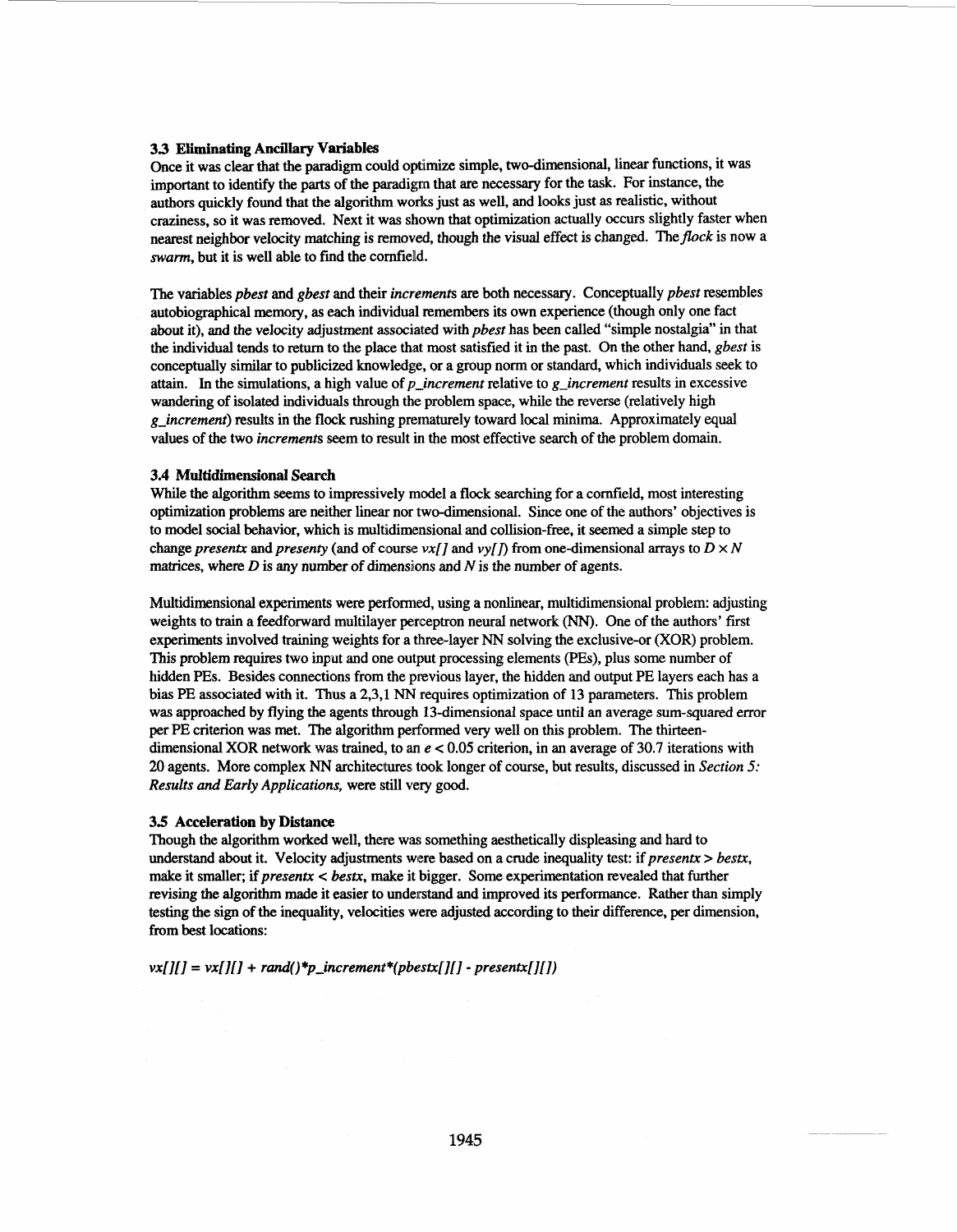(note the parameters *vx* and *presentx* have two sets of brackets because they are now matrices of agents by dimensions; *increment* and *bestx* could also have a *g* instead of *p* at their beginnings.)

#### **3.6 Current Simplified Version**

It was soon realized that there is no good way to guess whether *p-* or *g-increment* should be larger. Thus, these terms were also stripped out of the algorithm. The stochastic factor was multiplied **by 2** to give it a mean of 1, so that agents would "overfly" the target about half the time. This version outperforms the previous versions. Further research will show whether there is an optimum value for the constant currently set at 2, whether the value should be evolved for each problem, or whether the value can be determined from some knowledge of a particular problem. The current simplified particle swarm optimizer now adjusts velocities by the following formula:

 $vx[1] = vx[1] +$ *2* \* *rand()* \* *(pbestx[][]* - *presentx[]fl)* + *2* \* *rand()* \* *(pbestxfllgbesfl* - *presentxflf])* 

#### **3.7 Other Experiments**

Other variations on the algorithm were tried, but none seemed to improve on the current simplified version. For instance, it is apparent that the agent is propelled toward a weighted average of the two "best" points in the problem space. One version of the algorithm reduced the two terms to one, which was the point on each dimension midway between *pbest* and *gbest* positions. This version had an unfortunate tendency, however, to converge on that point whether it was an optimum or not. Apparently the two stochastic "kicks" are a necessary part of the process.

Another version considered using two **types** of agents, conceived **as** "explorers" and "settlers." Explorers used the inequality test, which tended to cause them to overrun the target **by** a large distance, while settlers used the difference term. The hypothesis was that explorers would extrapolate outside the "known" region of the problem domain, and the settlers would hill-climb or micro-explore regions that had been found to be good. Again, this method showed no improvement over the current simplified version. Occam's razor slashed again.

Another version that was tested removed the momentum of *vx[][].* The new adjustment was:

| $vx[1]$ = | $2 * rand() * (pbestx[][] - presentx[][] ) +$     |  |
|-----------|---------------------------------------------------|--|
|           | $2 * rand() * (pbestx[] {best} - presentx[] {} )$ |  |

This version, though simplified, tumed out to be quite ineffective at **finding** global optima.

## **4 SWARMS AND PARTICLES**

**As** was described in *Section* 3.3, it became obvious during the simplification of the paradigm that the behavior of the population of agents is now more like a swarm than a **flock.** The term *swarm* has a basis in the literature. **In** particular, the authors use the term in accordance with a paper by Millonas *[6],* who developed his models for applications in artificial life, and articulated five basic principles of swarm intelligence. First is the proximity principle: the population should be able to *carry* out simple space **and** time computations. Second is the quality principle: the population should be able to respond to quality factors in the environment. Third is the principle of diverse response: the population should not commit its activities along excessively narrow channels. Fourth is the principle of stability: the population should not change its mode of behavior every time the environment changes. Fifth is the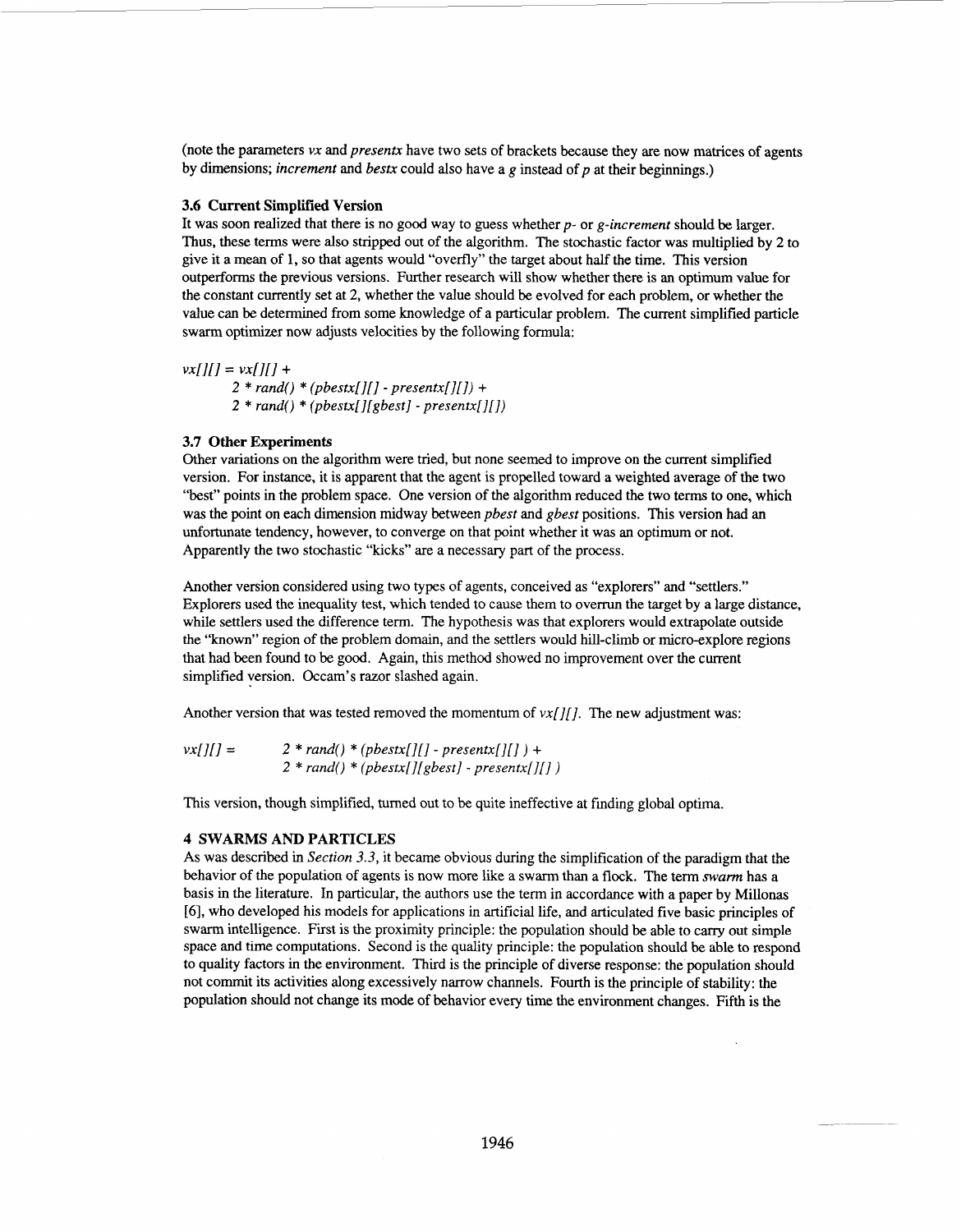principle of adaptability: the population must be able to change behavior mode when it's worth the computational price. **Note** that principles four and five are the opposite sides of the same coin.

The particle swarm optimization concept and paradigm presented in this paper seem to adhere to all five principles. Basic to the paradigm are n-dimensional space calculations carried out over a series of time steps. The population is responding to the quality factors *pbest* and *gbest.* The allocation of responses between *pbest* and *gbest* ensures a diversity of response. The population changes its state (mode of behavior) only when *gbest* changes, thus adhering to the principle of stability. The population is adaptive because it *does* change when *gbest* changes.

The term *particle* was selected **as** a compromise. While it could be argued that the population members are mass-less and volume-less, anid thus could be called "points," it is felt that velocities and accelerations are more appropriately applied to particles, even if each is defined to have arbitrarily small mass and volume. Further, Reeves [7] discusses particle systems consisting of clouds of primitive particles as models of diffuse objects such as clouds, fire and smoke. Thus the label the authors have chosen to represent the optimization concept is *particle swarm.* 

## **5 TESTS** *AND* **EARLY APPLICATIONS OF THE OPTIMIZER**

The paradigm has been tested using systemiatic benchmark tests as well **as** observing its performance on applications that are **known** to be difificult. The neural-net application described in *Section* 3.4, for instance, showed that the particle swarm optimizer could train NN weights **as** effectively as the usual error backpropagation method. The particle swarm optimizer has also been used to train a neural network to classify the Fisher Iris Data Set **1[3].** Again, the optimizer **trained** the weights **as** effectively **as** the backpropagation method. Over a series of ten training sessions, the particle swarm optimizer paradigm required **an** average of **284** epochs,,

Intriguing informal indications **are** that the Irihed weights found by particle swarms sometimes generalize from a training set to a test set better than solutions found by gradient descent. For example, on a data set representing electroencephalogram spike waveforms and false positives, a backpropagation NN achieved **89** percent correct on the test data **[2].** The particle swarm optimizer was able to train the network so as to achieve **92** percent correct.

The particle swarm optimizer was compared to a benchmark for genetic algorithms in Davis [1]: the extremely nonlinear Schaffer f6 function. This function is very difficult to optimize, **as** the highly discontinuous data surface features many local optima. The particle swarm paradigm found the global optimum each **run,** and appears to approximite the results reported for elementary genetic algorithms in Chapter **2** of [ **11** in terms of the number of evaluations required to reach certain performance levels.

# **6 CONCLUSIONS**

Particle swarm optimization is an extremely simple algorithm that seems to be effective for optimizing a wide range of functions. We view it as a mid-level form of A-life or biologically derived algorithm, occupying the space in nature between evollutionary search, which requires eons, and neural processing, which occurs on the order of milliseconds. Social optimization occurs in the time **frame** of ordinary occupying the space in nature between evolutionary search, which requires eons, and neural proce which occurs on the order of milliseconds. Social optimization occurs in the time frame of ordinary experience. In addition t optimization has obvious ties with evolutioiniuy computation. Conceptually, it **seems** to lie somewhere between genetic algorithms and evolutionary programming. It is highly dependent on stochastic processes, like evolutionary programming. The adjustment toward *pbest* and *gbest* by the particle swarm optimizer is conceptually similar to the *crossover* operation **utilized** by genetic algorithms. It uses the concept of *fitness*, as do all evolutionary computation paradigms.